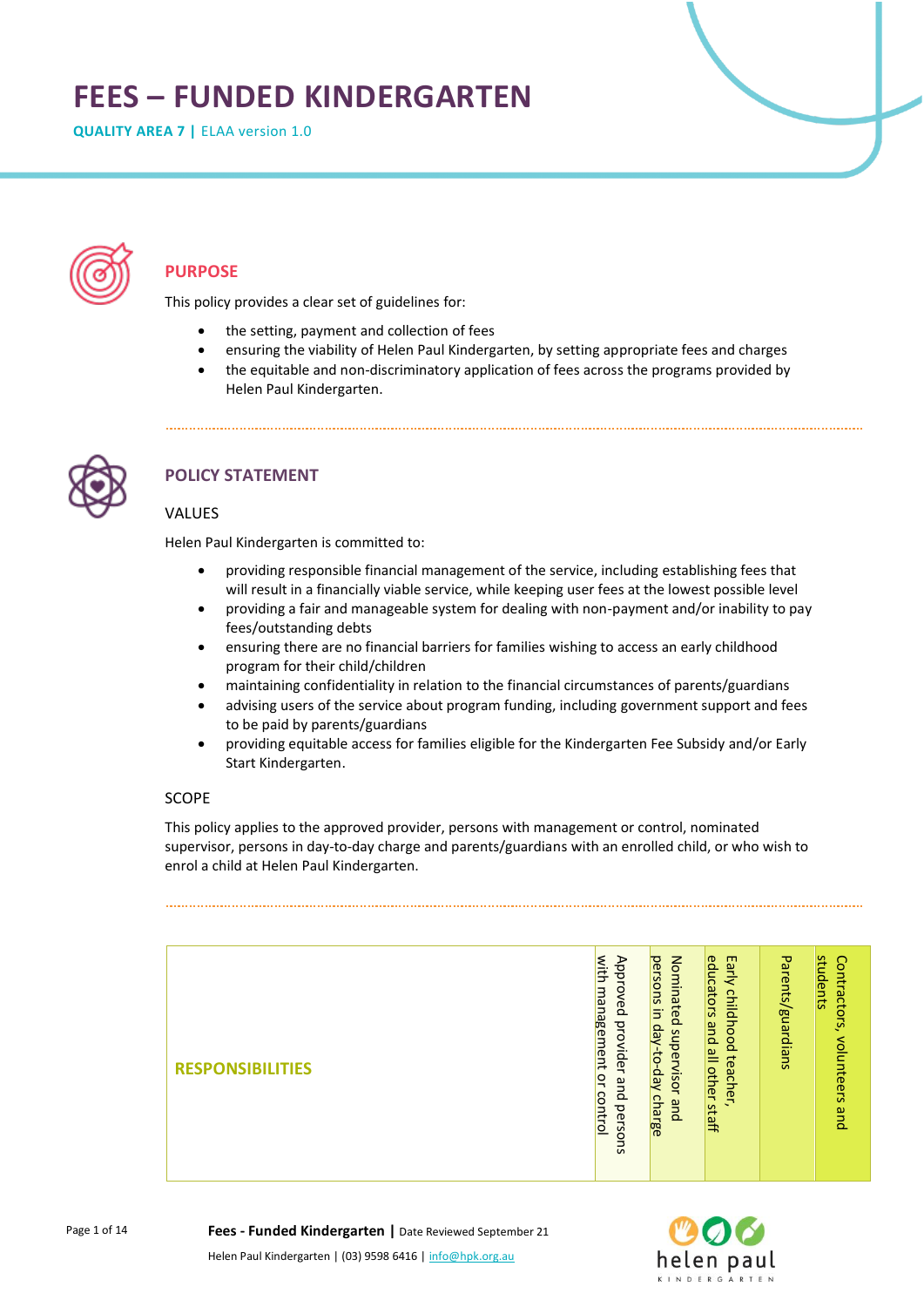| Reviewing the current budget to determine fee income<br>requirements                                                                                                                                                     | $\sqrt{ }$ | $\sqrt{ }$ |   |  |
|--------------------------------------------------------------------------------------------------------------------------------------------------------------------------------------------------------------------------|------------|------------|---|--|
| Developing a fee policy that balances the parent's/guardian's<br>capacity to pay, with providing a high-quality program and<br>maintaining service viability                                                             | $\sqrt{ }$ | $\sqrt{ }$ |   |  |
| Implementing and reviewing this policy in consultation with<br>parents/guardians, the nominated supervisor and staff, and in<br>line with the requirements of DET's The Kindergarten Funding<br>Guide (refer to Sources) | √          | $\sqrt{}$  |   |  |
| Considering any issues regarding fees that may be a barrier to<br>families enrolling at Helen Paul Kindergarten and removing those<br>barriers wherever possible                                                         | $\sqrt{ }$ | $\sqrt{ }$ |   |  |
| Reviewing the effectiveness of the procedures for late payment<br>and support offered                                                                                                                                    | √          | $\sqrt{ }$ |   |  |
| Considering options for payment when affordability is an issue<br>for families                                                                                                                                           | V          | $\sqrt{ }$ |   |  |
| Clearly communicating this policy and payment options to<br>families in a culturally-sensitive way, and in the family's first<br>language where possible                                                                 | $\sqrt{ }$ | $\sqrt{}$  |   |  |
| Ensuring that the Fees Policy is readily accessible at the service<br>(Regulation 171)                                                                                                                                   | √          | $\sqrt{}$  |   |  |
| Providing all parents/guardians with fee information (refer to<br>Attachment 1)                                                                                                                                          | $\sqrt{ }$ | $\sqrt{}$  |   |  |
| Providing all parents/guardians with a statement of fees and<br>charges (refer to samples in Attachments 2 and 3) upon<br>enrolment of their child                                                                       | V          | $\sqrt{}$  |   |  |
| Providing all parents/guardians with a fee payment agreement<br>(refer to samples in Attachments 4 and 5)                                                                                                                | V          | $\sqrt{}$  |   |  |
| Ensuring fees are collected and receipted                                                                                                                                                                                | $\sqrt{ }$ | $\sqrt{ }$ |   |  |
| Collecting all relevant information and maintaining relevant<br>documentation regarding those with entitlement to concessions<br>(refer to Definitions)                                                                  | N          | $\sqrt{ }$ | V |  |
| Complying with the service's Privacy and Confidentiality Policy<br>regarding financial and other information received, including in<br>relation to the payment/non-payment of fees                                       | $\sqrt{ }$ | $\sqrt{}$  |   |  |
| Notifying parents/guardians a minimum of 14 days of any<br>proposed changes to the fees charged or the way in which the<br>fees are collected (Regulation 172(2)), and ideally providing one<br>term's notice.           | V          | $\sqrt{}$  |   |  |
| Addressing any complaints or concerns that have been raised<br>regarding fees at the service in a timely manner                                                                                                          | ٦          | $\sqrt{}$  |   |  |



Helen Paul Kindergarten | (03) 9598 6416 | info@hpk.org.au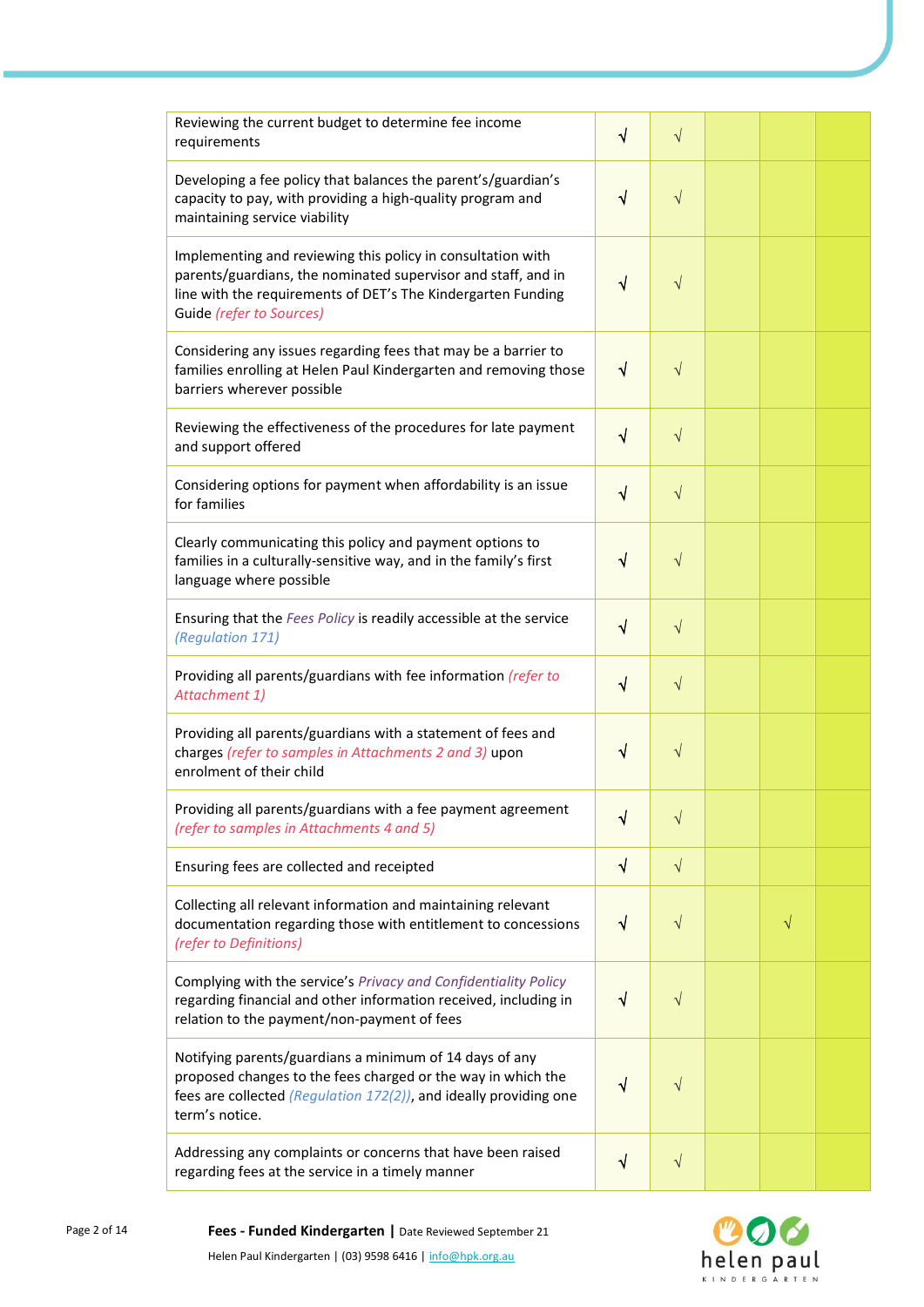| Reading the Helen Paul Kindergarten Fee information for families<br>(refer to Attachment 1), the Fee Payment Agreement (refer to<br>Attachments 4 and 5) and the Statement of Fees and Charges<br>(refer to Attachments 2 and 3) |  |  |  | N             |  |  |  |
|----------------------------------------------------------------------------------------------------------------------------------------------------------------------------------------------------------------------------------|--|--|--|---------------|--|--|--|
| Signing and complying with the Fee Payment Agreement <i>(refer to</i><br>Attachments 4 and 5)                                                                                                                                    |  |  |  | N             |  |  |  |
| Notifying the approved provider if experiencing difficulties with<br>the payment of fees                                                                                                                                         |  |  |  |               |  |  |  |
| Providing the required documentation to enable the service to<br>claim the Kindergarten Fee Subsidy and/or Early Start<br>Kindergarten, if eligible (refer to Attachment 1).                                                     |  |  |  | $\mathcal{N}$ |  |  |  |
| BOLD tick $\sqrt{}$ indicates legislation requirement                                                                                                                                                                            |  |  |  |               |  |  |  |



# **BACKGROUND AND LEGISLATION**

#### BACKGROUND

The Department of Education and Training (DET) *(refer to Definitions)* provides funding for each child who is enrolled and attending a funded kindergarten program two years before school. Income from other sources, primarily fees, is required to meet all the additional costs incurred by the service in the delivery of the children's program. In addition, the Kindergarten Fee Subsidy *(refer to Definitions)* enables eligible children to attend a funded kindergarten program free of charge two years before school.

DET also funds Early Start Kindergarten for three-year-old Aboriginal and Torres Strait Islander children, children from refugee or asylum seeker background and children known to Child Protection, to access kindergarten programs as outlined in The Kindergarten Funding Guide *(refer to Sources)*.

*Regulation 168(2) (n) of Education and Care Services National Regulations 2011* requires that funded kindergarten services have a comprehensive written fees policy, and the content of this policy must be communicated to families. The policy must include a written statement about the fees to be charged and the payment process. All families must be informed of applicable term and annual fees at the time of enrolment. Services must also advise eligible families of the Kindergarten Fee Subsidy *(refer to Definitions)* and/or or Early Start Kindergarten *(refer to Definitions)* arrangements. The fees charged must comply with the Kindergarten Fee Subsidy requirements *(refer to Definitions)* and/or or Early Start Kindergarten *(refer to Definitions)* and be responsive to the local community and the viability of the service. The Kindergarten Funding Guide *(refer to Sources)* outlines the criteria to be covered in the policy.

#### LEGISLATION AND STANDARDS

Relevant legislation and standards include but are not limited to:

- Charter of Human Rights and Responsibilities 2006 (Vic)
- Child Wellbeing and Safety Act 2005 (Vic)
- Disability Discrimination Act 1992 (Cth)
- Education and Care Services National Law Act 2010
- Education and Care Services National Regulations 2011: Regulation 168(2)(n)
- Equal Opportunity Act 1995 (Vic)

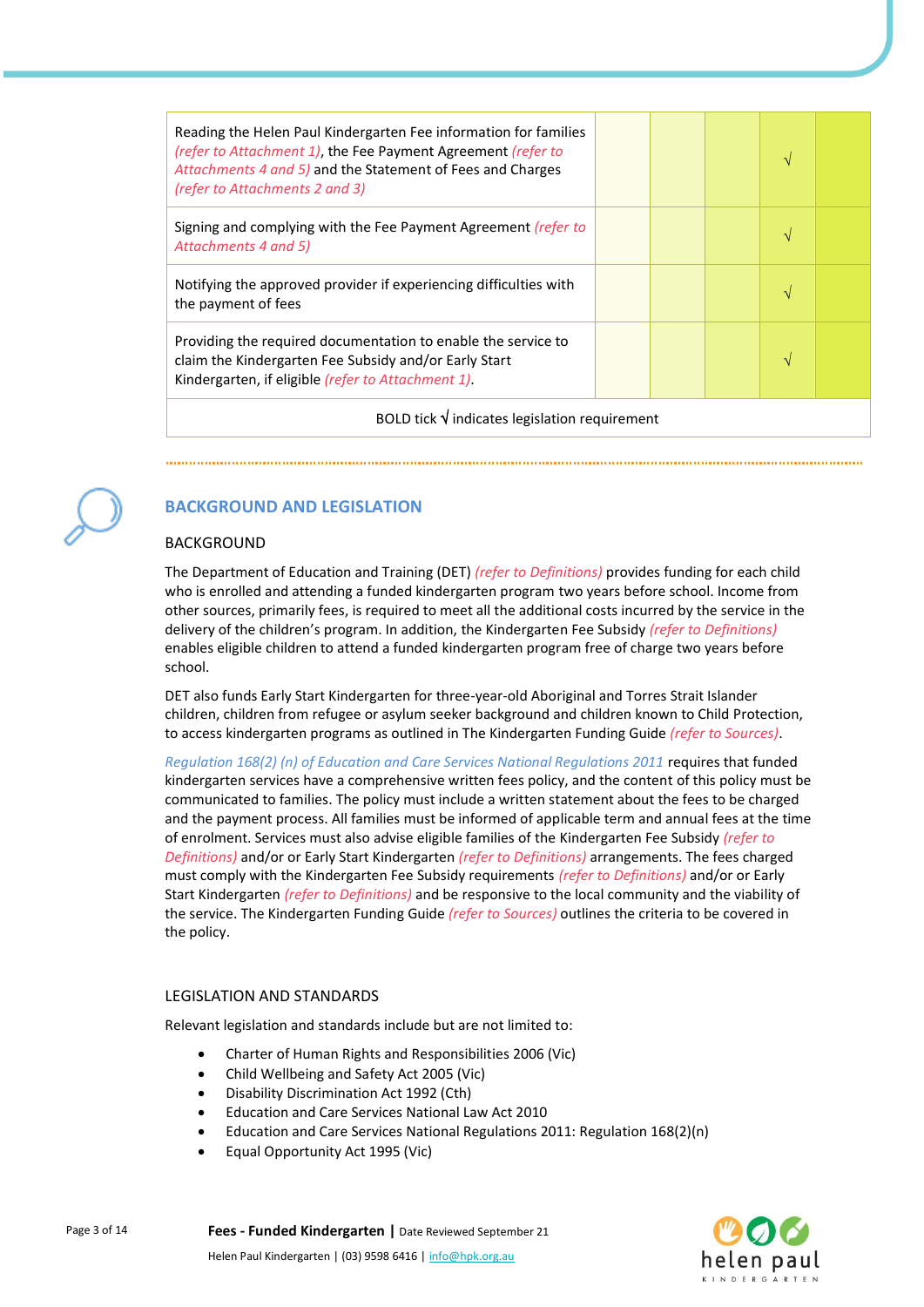• National Quality Standard, including Quality Area 7: Governance and Leadership

The most current amendments to listed legislation can be found at:

- Victorian Legislation Victorian Law Today: [www.legislation.vic.gov.au](http://www.legislation.vic.gov.au/)
- Commonwealth Legislation Federal Register of Legislation: [www.legislation.gov.au](http://www.legislation.gov.au/)



# **DEFINITIONS**

The terms defined in this section relate specifically to this policy. For regularly used terms e.g. Approved provider, Nominated supervisor, Notifiable complaints, Serious incidents, Duty of care, etc. refer to the Definitions file of the PolicyWorks catalogue.

**Children/families experiencing vulnerability and/or disadvantage (in relation to this policy):** children are vulnerable if the capacity of parents and family to effectively care, protect and provide for their long-term development and wellbeing is limited. Some factors which may contribute to a child experiencing vulnerability include: a child with a disability; living in a family with a low income, or one which is experiencing problems with housing, domestic violence, substance abuse, or mental health; known to child protection; in statutory out-of-home care; Aboriginal and/or Torre Strait Islander, having a culturally and linguistically diverse background; having a young or sole parent, or a parent with a disability (adapted from the Kindergarten Funding Guide)

**Concession:** A Commonwealth Government entitlement providing concessions for low-income earners and other eligible people. This includes one of the following:

- a Commonwealth Health Care Card
- a Commonwealth Pensioner Concession Card
- a Department of Veterans Affairs Gold Card or White Card
- Refugee or Asylum Seeker visa (200-204, 786 or 866)
- Bridging visas for any of the above Refugee or Asylum Seeker visas
- Multiple Births (triplets of more)

**Early Start Kindergarten (ESK):** Early Start Kindergarten provides eligible children with 15 hours of free or low-cost kindergarten each week led by a qualified Victorian Institute of Teaching (VIT) registered teacher. ESK is available to children who are at least three years old by 30 April in the year they are enrolled to attend the program and are:

- from a refugee or asylum seeker background, or
- Aboriginal and/or Torres Strait Islander, or
- known to child protection.

These children can also access free year-before-school kindergarten through the ESK Extension Grant regardless of whether they have accessed ESK in the previous year.

**Early Start Kindergarten extension grants:** provides a free or low cost year-before-school kindergarten program for children:

- o not eligible for the Kindergarten Fee Subsidy
- o who participated in Access to Early Learning in the previous year or are from a refugee or asylum seeker background, or Aboriginal and/or Torres Strait Islander, or known to child protection. A child is not required to access ESK in the previous year to access the ESK extension grant.

**High priority families:** as defined in the Kindergarten Guide this includes**:**

- Children at risk of abuse or neglect, including children in Out-of-Home Care
- Aboriginal and/or Torres Strait Islander children

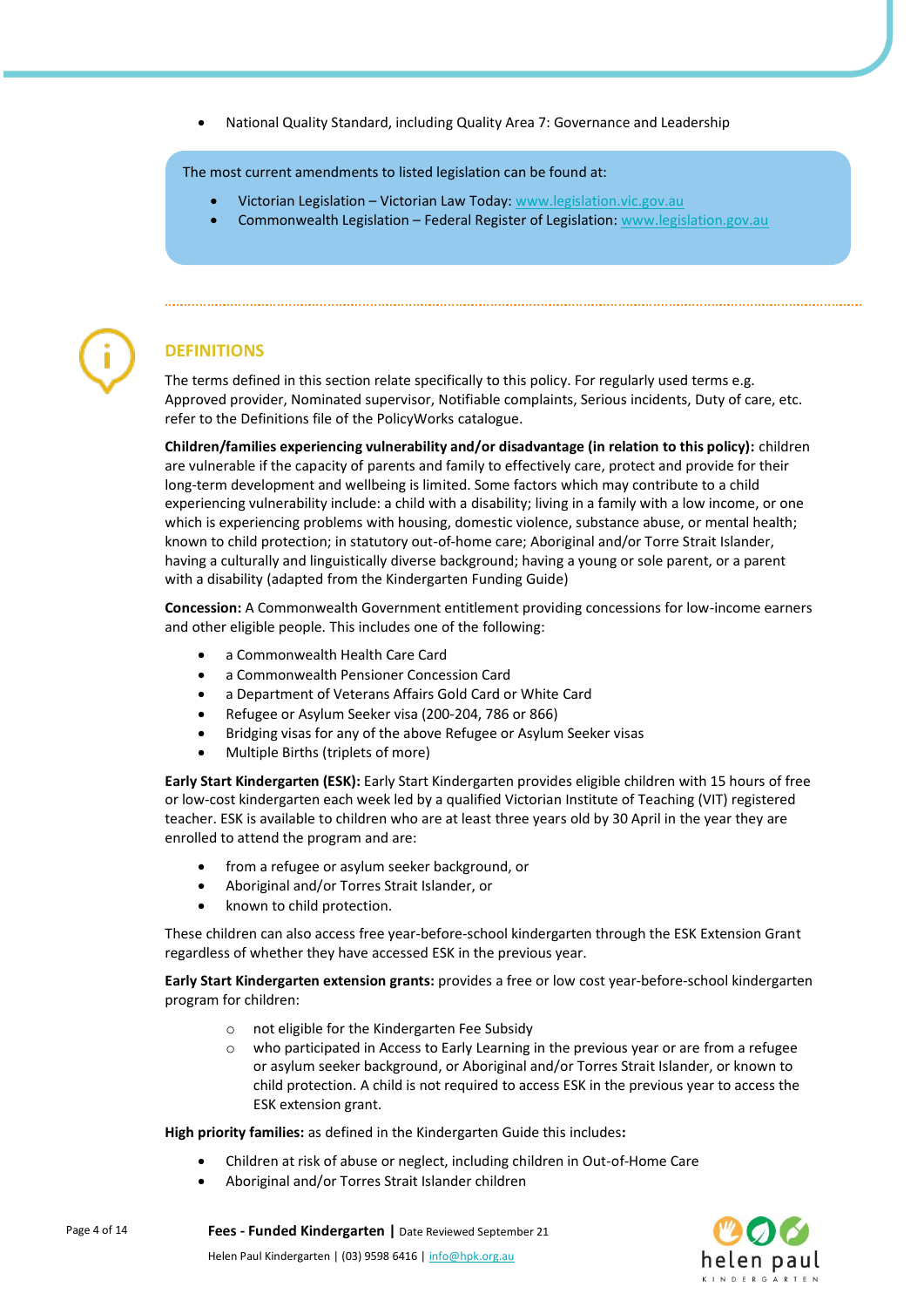- Asylum seeker and refugee children
- Children eligible for the Kindergarten Fee Subsidy
	- A child or parent holds a Commonwealth Health Care Card, Pensioner Concession Card, Veteran's Affairs Card, or multiple birth children (triplets, quadruplets)
- Children with additional needs, defined as children who:
	- o require additional assistance in order to fully participate in the kindergarten program
	- o require a combination of services which are individually planned
	- o have an identified specific disability or developmental delay

**Kindergarten Registration fee:** A payment to cover administrative costs associated with the processing of a child's enrolment application for a place in a program at the service, if applicable. High priority families *(refer to Definitions)* **should not be charged** any fees or levies, unless it is for outside the funded hours

**Excursion/service event charge:** An additional charge required to meet the cost of special events or excursions that occur in response to emerging children's program needs. Events that are planned ahead and are included as an expenditure item in the service's budget do not incur this additional charge (refer to Excursions and Service Events Policy).

**Fees:** A charge for a place within a program at the service.

**Kindergarten fee deposit:** A charge to secure a place that has been offered in a program at the service. This is deducted from term fees. This deposit should not act as a barrier for enrolment of vulnerable families

**Kindergarten Fee Subsidy (KFS):** A state government subsidy paid in addition to per capita grants to subsidise the costs of parent fees and enable eligible children to attend a funded kindergarten for 15 hours free of charge (The Kindergarten Funding Guide *(refer to Sources)*)

**Late collection charge:** A charge that may be imposed by the approved provider when parents/guardians are late to collect their child/children from the program *(refer to Attachment 1)*



## **SOURCES AND RELATED POLICIES**

## SOURCES

- The Kindergarten Funding Guide (Department of Education and Training): [www.education.vic.gov.au](https://www.education.vic.gov.au/Pages/default.aspx)
- The constitution of Helen Paul Kindergarten

#### RELATED POLICIES

- Complaints and Grievances
- Delivery and Collection of Children
- Enrolment and Orientation
- Excursions and Service Events
- Inclusion and Equity
- Privacy and Confidentiality

#### **EVALUATION**



In order to assess whether the values and purposes of the policy have been achieved, the approved provider will:

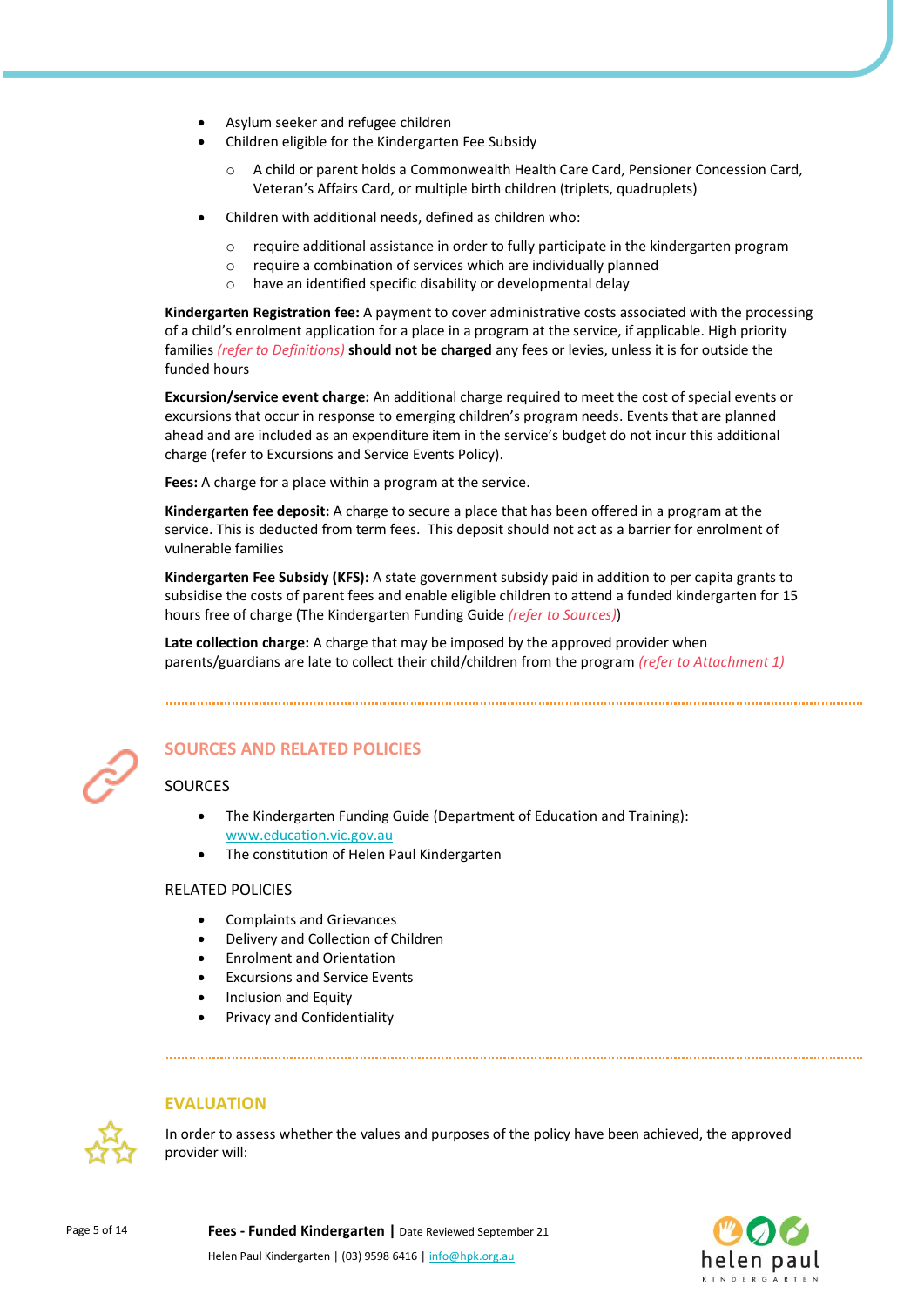- regularly seek feedback from everyone affected by the policy regarding its effectiveness, particularly in relation to affordability, flexibility of payment options and procedures for the collection of fees
- monitor the implementation, compliance, complaints and incidents in relation to this policy
- investigating what measures can be taken to reduce any barriers to access the program, especially for vulnerable and disadvantaged children
- monitor the number of families/children excluded from the service because of their inability to pay fees
- keep the policy up to date with current legislation, research, policy and best practice
- revise the policy and procedures as part of the service's policy review cycle, or as required
- notifying all stakeholders affected by this policy at least 14 days before making any significant changes to this policy or its procedures, unless a lesser period is necessary due to risk *(Regulation 172 (2))*

## **ATTACHMENTS**

- Attachment 1: Fee information for families
- Attachment 2: Statement of Fees and Charges 3-year-old kindergarten program
- Attachment 3: Statement of Fees and Charges 4-year-old kindergarten program
- Attachment 4: Fee Agreement 3-year-old kindergarten program
- Attachment 5: Fee Agreement 4-year-old kindergarten program

#### **AUTHORISATION**

This policy was adopted by the approved provider of Helen Paul Kindergarten on 15 September 2021. **REVIEW DATE:** August 2022



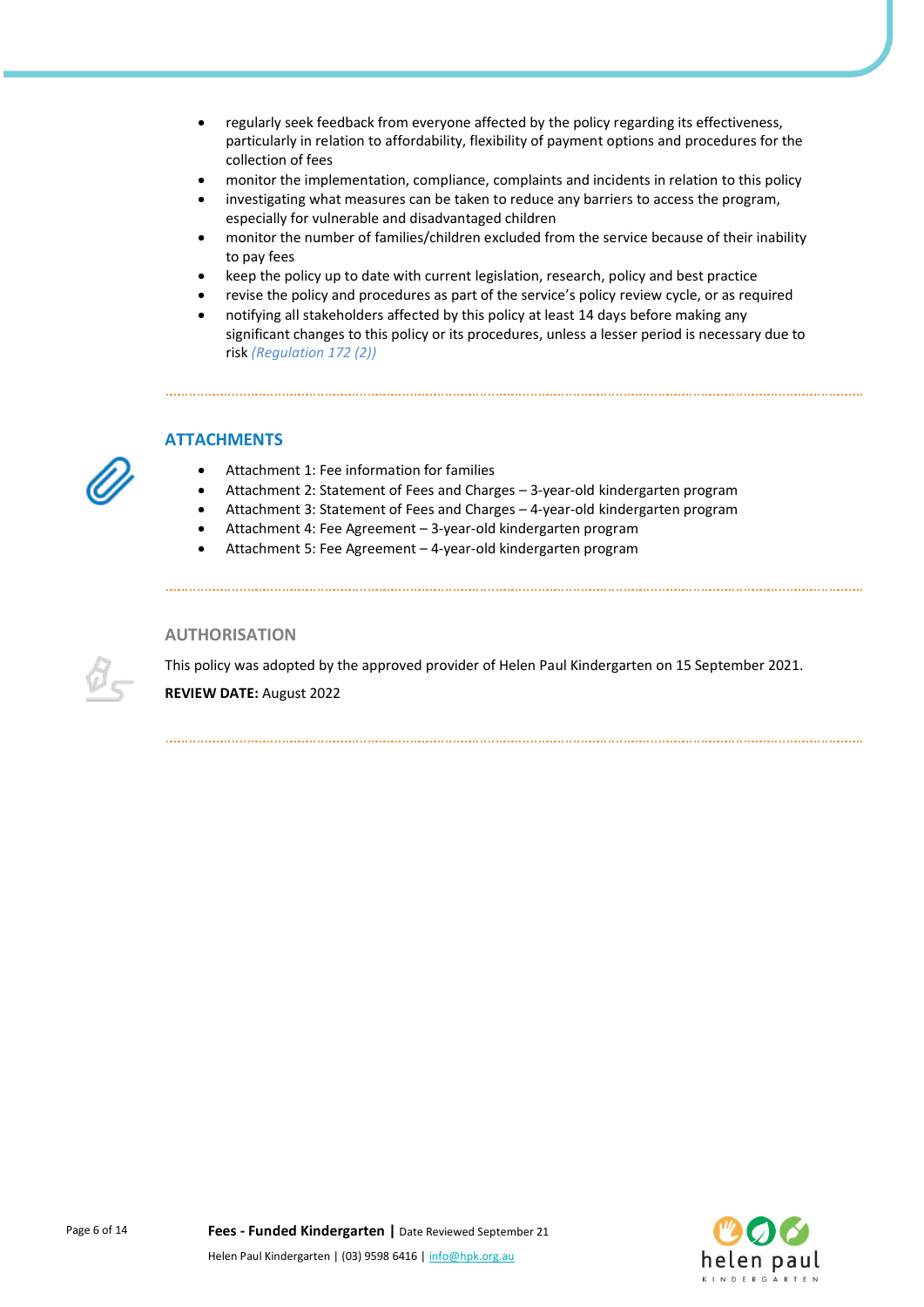## **ATTACHMENT 1. FEE INFORMATION FOR FAMILIES**

#### **Helen Paul Kindergarten 2022**

#### 1. General information

The Department of Education and Training (DET) *(refer to Definitions)* provides funding for each child enrolled and attending kindergarten in the two years before school as a contribution toward the costs of providing the program. Services meet the balance of costs through charging fees and fundraising activities.

DET provides a Kindergarten Fee Subsidy (see below) that enables children from eligible families to attend a kindergarten program free of charge in the two years before school.

DET also provides Early Start Kindergarten funding to assist eligible three-year-old Aboriginal and Torres Strait Islander children, from a refugee or asylum seeker background or children known to Child Protection, to access kindergarten programs.

Helen Paul Kindergarten provides a range of support options to parents/guardians experiencing difficulty with payment of fees (see below).

| <b>Operation hours</b>                      |                                                                                                                                                                                                          |
|---------------------------------------------|----------------------------------------------------------------------------------------------------------------------------------------------------------------------------------------------------------|
| Term 1                                      | 31 January - 8 April                                                                                                                                                                                     |
| Term 2                                      | 26 April - 24 June                                                                                                                                                                                       |
| Term 3                                      | 11 July - 16 September                                                                                                                                                                                   |
| Term 4                                      | 3 October - 20 December                                                                                                                                                                                  |
| <b>Planned Closures</b>                     | 28 January - Planning Day                                                                                                                                                                                |
|                                             | 14 March - Labour Day Public Holiday                                                                                                                                                                     |
|                                             | 13 June - Queen's Birthday Public Holiday                                                                                                                                                                |
|                                             | 1 November - Melbourne Cup Public Holiday                                                                                                                                                                |
|                                             | 19 and 20 December - Planning Days                                                                                                                                                                       |
|                                             | NB. A Professional Development day will occur during<br>the year, which will result in the closure of the<br>kindergarten for the day. The date will be<br>communicated to families as soon as possible. |
| <b>Additional Hours account for closure</b> | N/A                                                                                                                                                                                                      |

#### 2. How fees are set

As part of the budget development process, the Committee of Management sets fees each year for the programs of the service, taking into consideration:

- o the financial viability of the service
- $\circ$  the level of government funding provided for the program, including the Kindergarten Fee Subsidy and Early Start Kindergarten
- o the availability of other income sources, such as grants
- o the fees charged by similar services in the area
- o the capacity of parents/guardians to pay fees
- o reasonable expenditure in meeting agreed program quality and standards
- o requirements of The Kindergarten Funding Guide (Department of Education and Training) available from the DET website[: www.education.vic.gov.au](https://www.education.vic.gov.au/Pages/default.aspx)



Page 7 of 14 **Fees - Funded Kindergarten |** Date Reviewed September 21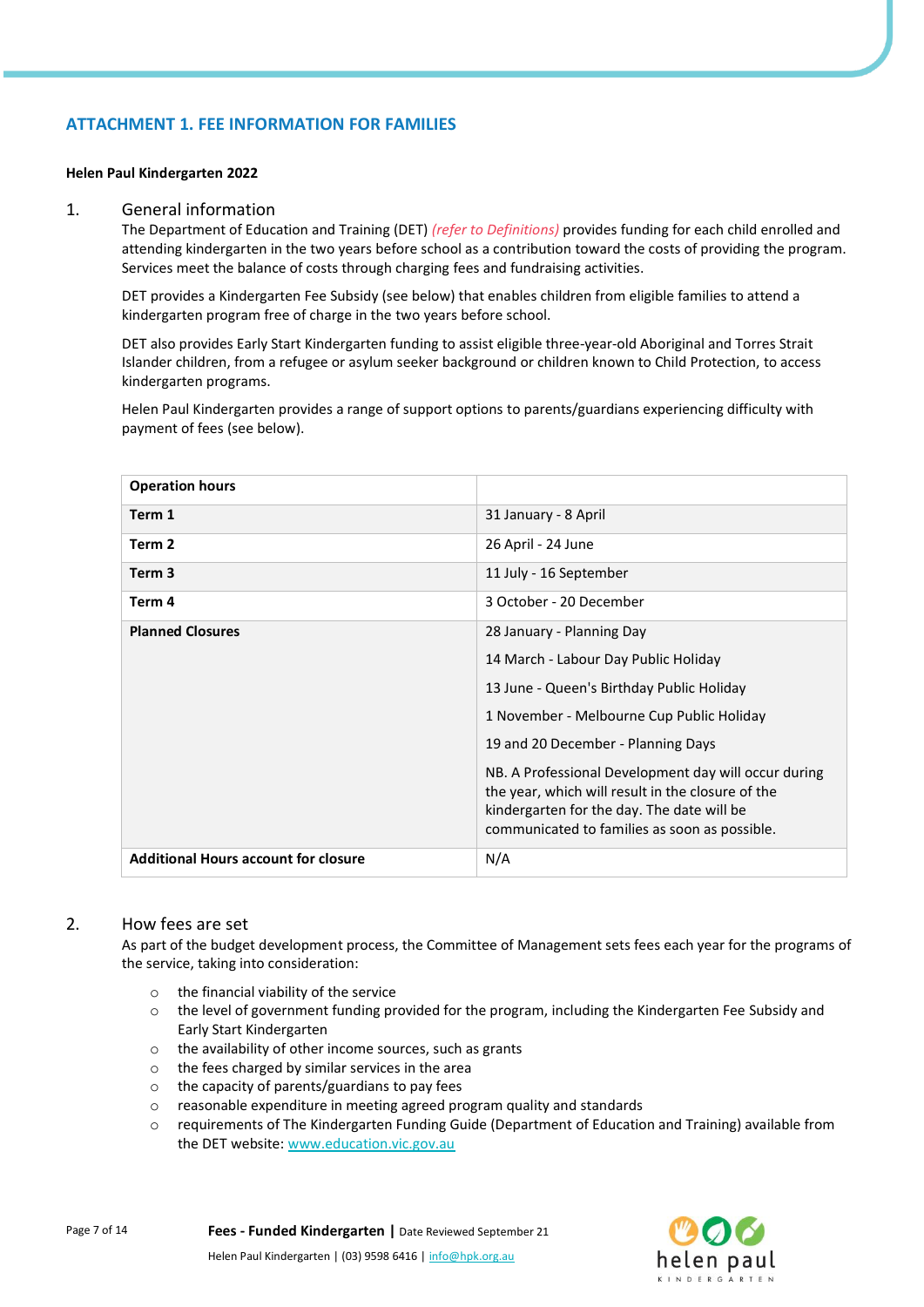Once fees are set for the year, they will only be reviewed in extraordinary circumstances, for example, if enrolments drop and the service is at risk of not being able to meet its expenses.

### 3. Other charges

Other charges levied by Helen Paul Kindergarten are included on the Statement of Fees and Charges. These include:

- o **Kindergarten fee deposit:** This payment secures a child's place at the service and is payable on acceptance of enrolment. The deposit is retained as part payment on term fees. **Children/families experiencing vulnerability and/or disadvantage** *(refer to Definitions)* **and families eligible for the Kindergarten Fee Subsidy (see below) are not required to pay the deposit**. Families experiencing hardship should discuss any difficulties with the service.
- o **Incursion/Excursion levy (non-refundable):** At times throughout the year an additional excursion(s) or event(s) may be arranged where it is considered relevant to the service's program and the children's interests. At this time any additional costs to families are taken into consideration before a decision is made *(refer to Excursions and Service Events Policy).* The incursion/excursion levy will be prorated for late enrolments, based on the number of terms the child attends Helen Paul Kindergarten.
- o **Maintenance levy (refundable):** The participation of parents/guardians is encouraged by the service and can help to reduce costs associated with maintaining the kindergarten. Payment will be refunded to parents/guardians following participation in a working bee, or other maintenance task (as approved by the Maintenance Officer). Eligible concession card holders will not be required to pay this levy. The maintenance levy will be prorated for late enrolments, based on the number of terms the child attends Helen Paul Kindergarten.
- o **Enrolment levy**: This levy is retained by the service and is included in the total fees charged by the service.
- o **Late collection charge**: The Committee of Management reserves the right to implement a late collection charge when parents/guardians are frequently late in collecting a child from the service. This charge will be set at a level determined by the Committee of Management.

## 4. Statement of fees and charges

A statement of fees and charges for three-year-old kindergarten and/or four-year-old will be provided to families on enrolment *(refer to Attachment 2 and 3)*.

## 5. Fundraising

Not all service costs are covered by DET per capita funding and the fees charged. Fundraising is undertaken to meet the balance and/or pay for additional items for the service. While participation in fundraising is voluntary, the support of every family is encouraged. Fundraising activities are also an opportunity for families and communities to come together.

#### 6. Subsidies

#### 6.1 Kindergarten Fee Subsidy

The Kindergarten Fee Subsidy is provided by DET and enables eligible children to attend 15 hours of kindergarten free of charge. Eligibility conditions may change from time-to-time and must be checked in the most recent edition of the Kindergarten Funding Guide *(refer to Sources)*.

Your child is eligible for the kindergarten fee subsidy:

- o if your child identifies as Aboriginal and/or Torres Strait Islander
- $\circ$  if your child is identified on their birth certificate as being a multiple birth child (triplets or more).

or if your child holds or has a parent or guardian who holds, one of the following:

- o a Commonwealth Health Care Card
- o a Commonwealth Pensioner Concession Card
- o a Department of Veterans Affairs Gold Card or White Card
- o Refugee or Asylum Seeker visa (200-204, 786 or 866)
- o Bridging visas for any of the above Refugee or Asylum Seeker visas

If your family or child has a humanitarian or refugee visa listed by the Department of Immigration and Border Protection which is not included in the above list, your child may still be eligible for the kindergarten fee subsidy.

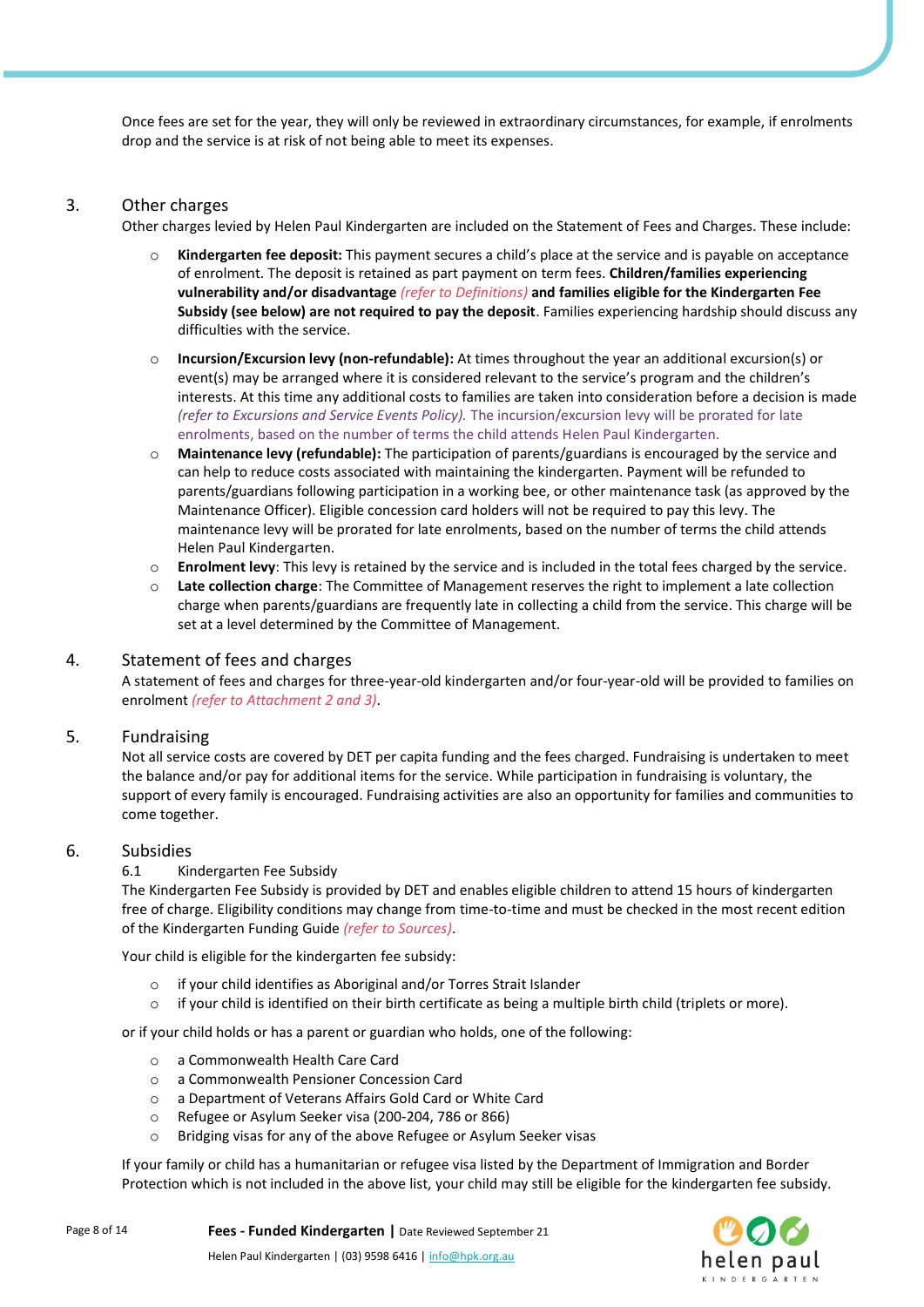Where a child is identified by a parent, carer or legal guardian as an Aboriginal and/or Torres Strait Islander, no verification is required.

In all other instances, supporting documentation should be sighted by the service on acceptance of a place or on commencement in the program, however where there are delays, such as in obtaining health care cards for children in out-of-home care, the delay should not provide a barrier to the child accessing the Kindergarten Fee Subsidy. Families are eligible for the Kindergarten Fee Subsidy for the full term in which their concession is valid.

#### 6.2 Early Start Kindergarten

Early Start Kindergarten gives eligible children 15 hours of free or low-cost kindergarten a week for two years before starting school.

To be eligible, the child must be three by 30 April in the year they start kindergarten and meet one of the following criteria:

- o be from a refugee or asylum seeker background
- o identify as Aboriginal or Torres Strait Islander
- o your family has had contact with Child Protection.

Children can also access free or low cost Four-Year-Old Kindergarten through the Early Start Kindergarten Extension Grant. Contact the service for further information.

#### 7. Payment of fees

The Committee of Management will regularly review payment options and procedures to ensure that they are inclusive and sensitive to families' cultural and financial situations.

Fees will be invoiced to parents/guardians directly and must be paid by the date indicated on the invoice. Each invoice will be accompanied by payment instructions. The first term's fees must be received in full prior to the child commencing at the service. For children enrolled after the commencement of a term, a pro rata invoice will be issued and must be paid in full within 14 days of the child's commencement at the service.

Parents/guardians experiencing difficulty in paying fees are requested to contact the Operations Manager to arrange a suitable alternative payment plan. The *Privacy and Confidentiality Policy* of the service will be complied with at all times in relation to a family's financial/personal circumstances.

## 8. Unpaid fees

If fees are not paid by the due date, the following steps will be taken:

- o An initial reminder letter will be sent to parents/guardians with a specified payment date, and will include information on a range of support options available for the family.
- o Where payment is still not received, families will be invited to attend a meeting to discuss the range of support options available and establish a payment plan.
- $\circ$  Failure to attend the meeting and continued non-payment may result in a second and final letter notifying parents/guardians that the child's place at the service may be withdrawn unless payment is made or a payment plan is entered into within a specified period of time. This letter will also include information on a range of support options available for the family.
- o The Committee of Management will continue to offer support and will reserve the right to employ the services of a debt collector.
- $\circ$  If a decision is made to withdraw the child's place at the service, the parents/guardians will be provided with 14 days' notice in writing.
- o No further enrolments of children from the parents/guardians will be accepted until all outstanding fees have been paid.

## 9. Refund of fees

If a family becomes eligible for the Kindergarten Fee Subsidy during a term, a full refund of the applicable term fees (and fee deposit, where appropriate) will be provided.

In any other case, fees are non-refundable (exceptional circumstances may apply – these are at the discretion of the Committee of Management). There will be no refund of fees in the following circumstances:

- o a child's short-term illness
- o public holidays

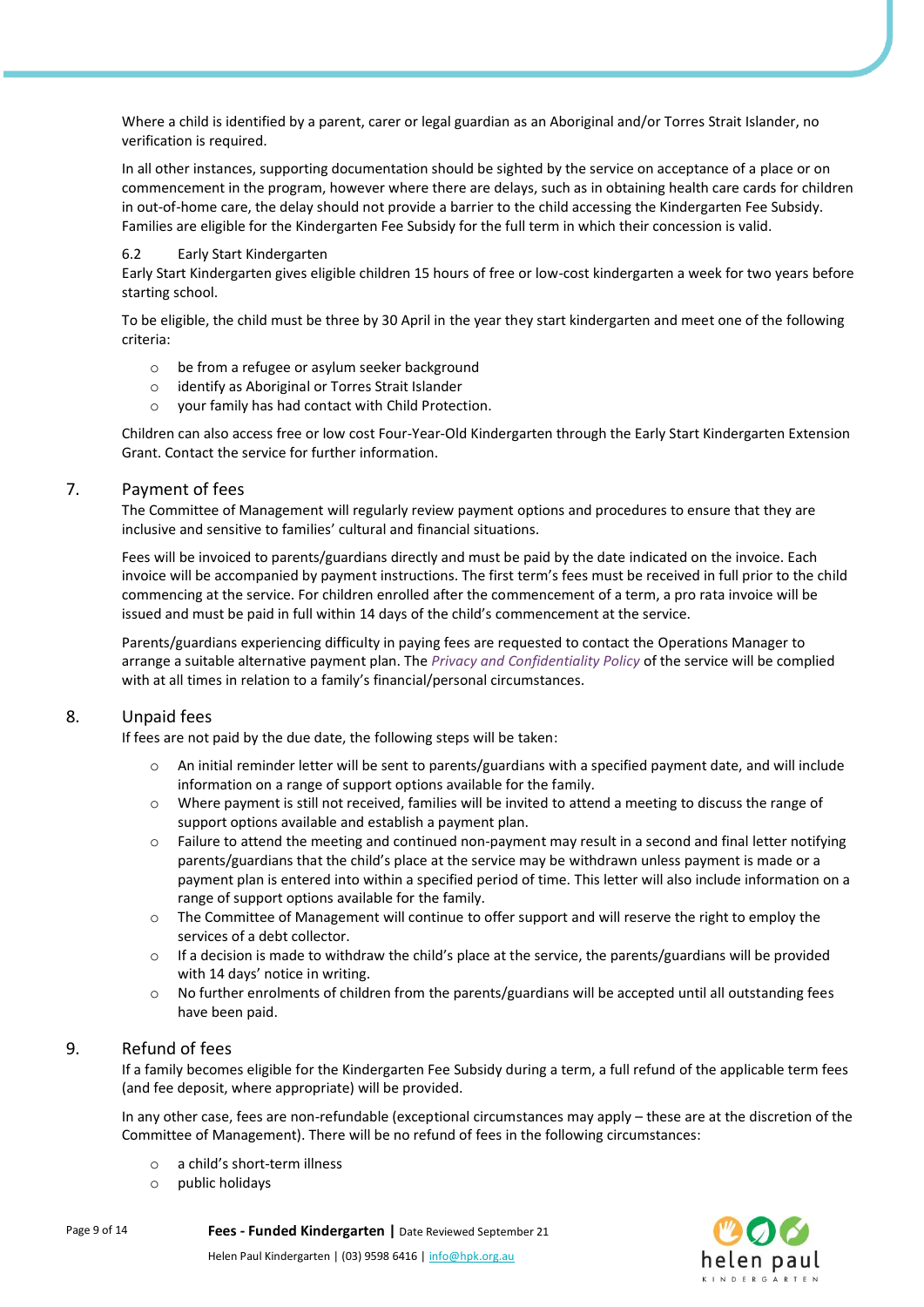- o family holiday during operational times
- $\circ$  closure of the service for one or more days when a qualified educator is absent, and a qualified reliever is not available
- o closure of the service for staff training days
- o closure of the service due to extreme and unavoidable circumstances.

In addition, there will be no refund where a family chooses not to send their child to the program for the maximum number of hours for which they are enrolled

## 10. Support services

Families experiencing financial hardship often require access to family support services. Information on these services may be available from the kindergarten service provider or alternatively families may contact the local council.

#### 11 Notification of fee changes during the year

Fees set for the year would only be reviewed in extraordinary circumstances, for example, if attendance rates fall below the budget 'break even' point. Parents/guardians will be notified one term in advance of any required fee increase and will be offered the option to request a payment plan.

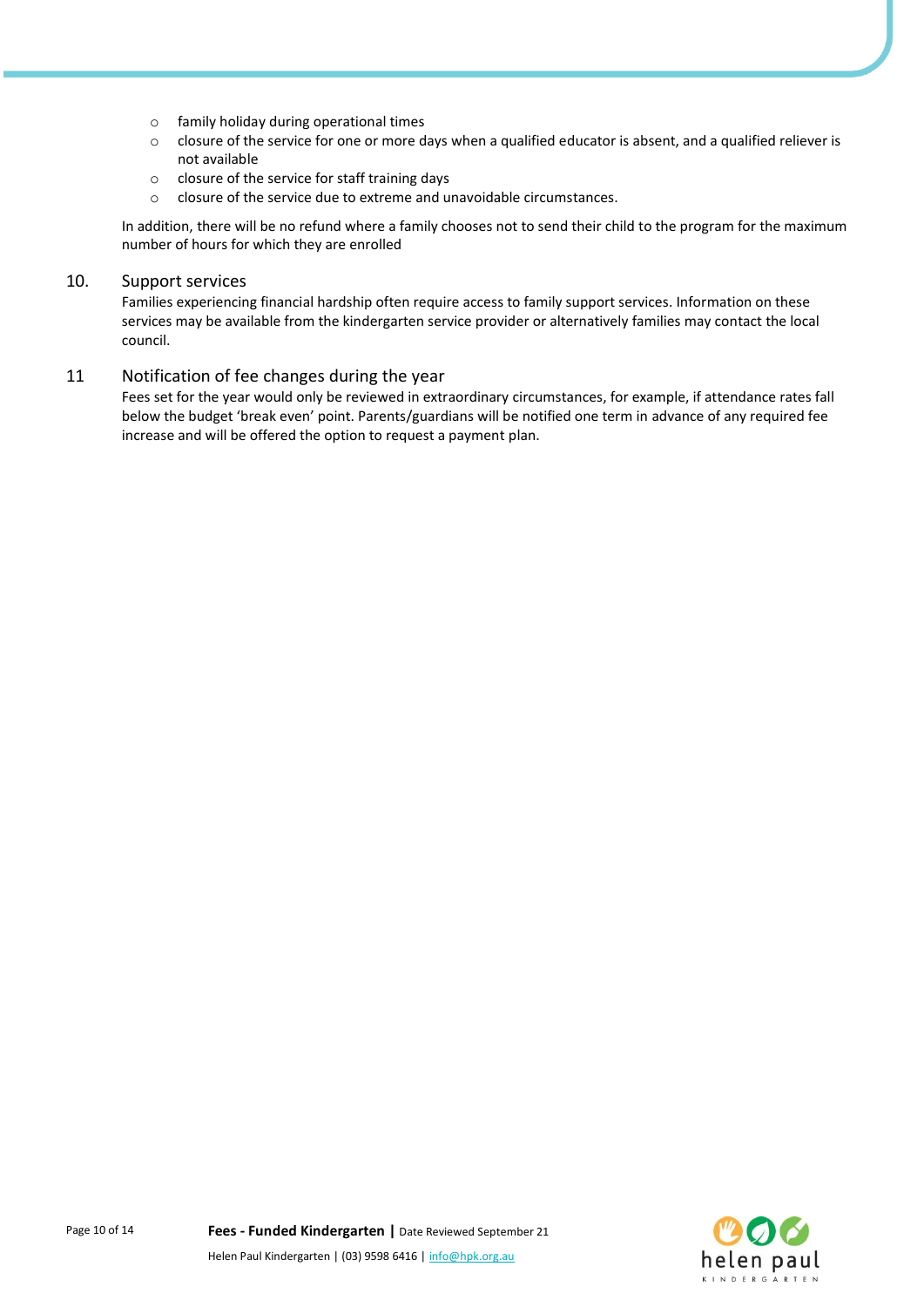## **ATTACHMENT 2. STATEMENT OF FEES AND CHARGES**

Three-year-old funded kindergarten

#### **Helen Paul Kindergarten**

Fee schedule 2022

Three-year-old kindergarten

#### Hours: 5.5 hours per week

|                             |                        |                                                                            |               | <b>Families eligible for the</b><br><b>Kindergarten Fee Subsidy</b> |                                |                  | <b>Invoices</b>   |                                   |  |
|-----------------------------|------------------------|----------------------------------------------------------------------------|---------------|---------------------------------------------------------------------|--------------------------------|------------------|-------------------|-----------------------------------|--|
|                             | <b>Fees</b><br>$($)$   | <b>Other charges</b><br>(\$)                                               | Total<br>(\$) | <b>Fees</b><br>$($ \$)                                              | <b>Other</b><br>charges<br>(5) | Total<br>$($ \$) | <b>Issue date</b> | Due date                          |  |
| Kindergarten<br>fee deposit |                        | \$50 Enrolment levy<br>\$100 (non-refundable)                              | \$150         |                                                                     |                                |                  |                   |                                   |  |
| Term 1                      | \$200<br>Term fee less | \$100 Maintenance levy*<br>\$100 fee deposit \$75 Excursion/incursion levy | \$375         |                                                                     |                                |                  |                   | 11 November 2021 25 November 2021 |  |
| Term 2                      | \$300                  |                                                                            | \$300         |                                                                     |                                |                  | 25 March 2022     | 8 April 2022                      |  |
| Term <sub>3</sub>           | \$300                  |                                                                            | \$300         |                                                                     |                                |                  | 10 June 2022      | 24 June 2022                      |  |
| Term 4                      | \$300                  |                                                                            | \$300         |                                                                     |                                |                  | 2 September 2022  | 16 September 2022                 |  |
| <b>Total</b>                | \$1,200                |                                                                            | \$225 \$1,425 |                                                                     |                                |                  |                   |                                   |  |

#### **Payment of fees**

Invoices will be issued prior to the start of each term and must be paid by the due date.

#### **Kindergarten fee deposit**

Parents/guardians are required to pay the fee deposit on offer of a place. This payment is retained and deducted from term fees. Payment will secure the child's place in the four-year-old kindergarten program. **Children/families experiencing vulnerability and/or disadvantage** *(refer to Definitions)* **and families eligible for the Kindergarten Fee Subsidy (see below) are not required to pay the deposit**. Families experiencing hardship should discuss any difficulties with the service.

#### **Kindergarten Fee Subsidy**

Families who are eligible for the Kindergarten Fee Subsidy (refer to Fee information for families) will not be required to make fee payments.

#### **Early Start Kindergarten**

Families who are eligible for the Early Start Kindergarten *(refer to Fee information for families)* will not be required to make fee payments.

#### **Children turning three during the year**

Children can only commence the program when they have turned three. Fees to be paid upon commencement.

#### **Late collection charge**

The Committee of Management reserves the right to implement a late collection charge when parents/guardians are frequently late in collecting a child *(refer to Fee information for families*).

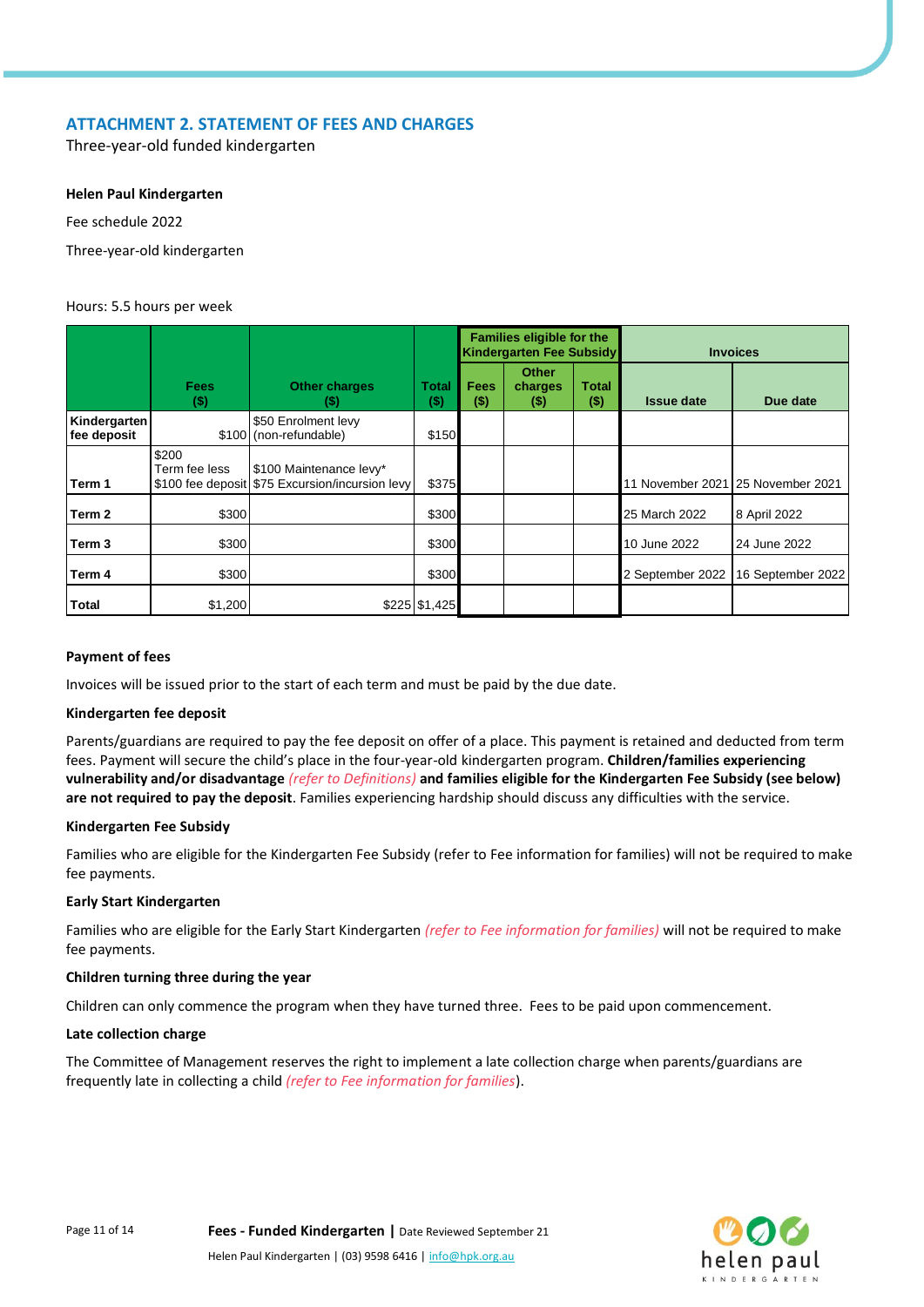## **ATTACHMENT 3. STATEMENT OF FEES AND CHARGES**

Four year old funded kindergarten

#### **Helen Paul Kindergarten**

Fee schedule 2022

Four-year-old kindergarten

#### Hours: 15 hours per week

|                             |                                                   |                                                           |                      | <b>Families eligible for the</b><br><b>Kindergarten Fee Subsidy</b> |                               |                         | <b>Invoices</b>     |                      |
|-----------------------------|---------------------------------------------------|-----------------------------------------------------------|----------------------|---------------------------------------------------------------------|-------------------------------|-------------------------|---------------------|----------------------|
|                             | <b>Fees</b><br>$($)$                              | <b>Other charges</b><br>$($)$                             | <b>Total</b><br>(\$) | <b>Fees</b><br>$($ \$)                                              | <b>Other charges</b><br>$($)$ | <b>Total</b><br>$($ \$) | <b>Issue date</b>   | Due date             |
| Kindergarten<br>fee deposit |                                                   | \$50 Enrolment levy<br>\$100 (non-refundable)             | \$150                |                                                                     |                               |                         |                     |                      |
| Term 1                      | \$580<br>Term fee<br>less<br>\$100 fee<br>deposit | \$100 Maintenance levy*<br>\$100 Excursion/incursion levy | \$780                |                                                                     |                               |                         | 11 November<br>2021 | 25 November 2021     |
| Term 2                      | \$680                                             |                                                           | \$680                |                                                                     |                               |                         | 25 March 2022       | 8 April 2022         |
| Term 3                      | \$680                                             |                                                           | \$680                |                                                                     |                               |                         | 10 June 2022        | 24 June 2022         |
| Term 4                      | \$680                                             |                                                           | \$680                |                                                                     |                               |                         | 2 September 2022    | 16 September<br>2022 |
| Total                       | \$2,720                                           |                                                           | \$250 \$2,970        |                                                                     |                               |                         |                     |                      |

#### **Payment of fees**

Invoices will be issued prior to the start of each term and must be paid by the due date.

#### **Kindergarten fee deposit**

Parents/guardians are required to pay the fee deposit on offer of a place. This payment is retained and deducted from term fees. Payment will secure the child's place in the four-year-old kindergarten program. **Children/families experiencing vulnerability and/or disadvantage** *(refer to Definitions)* **and families eligible for the Kindergarten Fee Subsidy (see below) are not required to pay the deposit**. Families experiencing hardship should discuss any difficulties with the service.

#### **Kindergarten Fee Subsidy**

Families who are eligible for the Kindergarten Fee Subsidy (refer to Fee information for families) will not be required to make fee payments.

#### **Late collection charge**

The Committee of Management reserves the right to implement a late collection charge when parents/guardians are frequently late in collecting a child *(refer to Fee information for families*).

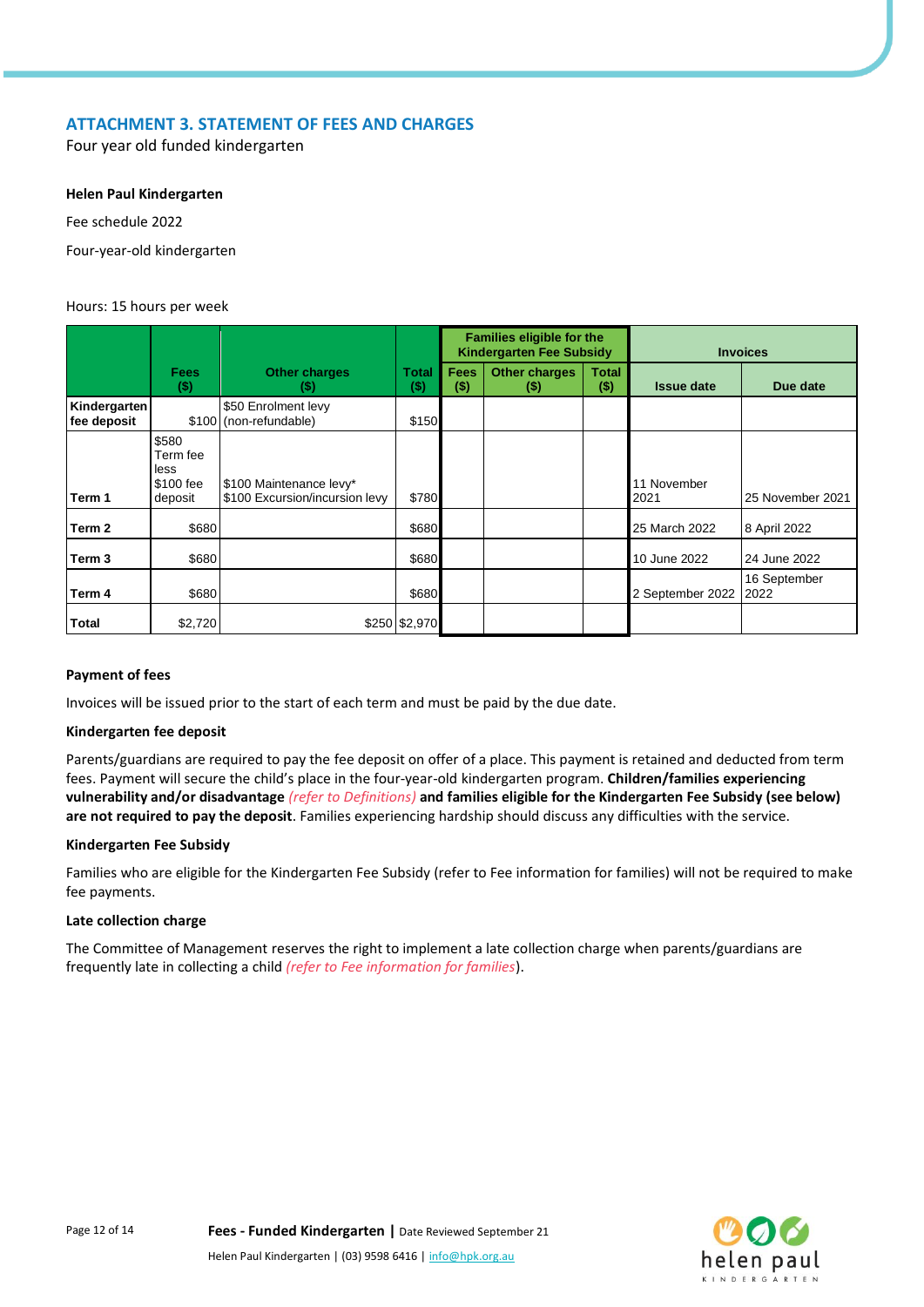## **ATTACHMENT 4. FEE AGREEMENT**

Three-year-old kindergarten

#### THREE-YEAR-OLD KINDERGARTEN PROGRAM - 2022

Please complete this form and return to Helen Paul Kindergarten by [Date]

#### **Fee payment contract**

Child's full name:

#### Parent's/guardian's full name:

- I/we acknowledge that the three-year-old kindergarten program is partly funded by the state government, with the balance of funds coming from fees paid by parents/guardians
- I/we understand that I/we am/are entitled to obtain the Kindergarten Fee Subsidy if I/we meet one of the criteria. If my/our eligibility lapses, then I/we understand that full payment of fees is required from the beginning of the following term.
- I/we understand that I/we am/are entitled to obtain the Early Start Kindergarten if I/we meet one of the criteria (as per below).
- I/we agree to pay fees by the due date on the invoice.
- I/we acknowledge that if fees are not paid by the due date, the Committee of Management will implement the late payment of fees procedures, as outlined in the Fees Information for Families which could result in the withdrawal of my/our child's place at the service and no further enrolments being accepted until the outstanding fees are paid.
- I/we understand that term fees are non-refundable.
- I/we agree that if my/our financial circumstances change and I/we am/are unable to pay as agreed, I/we will immediately notify the Operations Manager to discuss alternative payment options.
- I/we acknowledge that I/we have received and read the service's Fee information for families, which outlines the procedures for payment of fees.

#### **Early Start Kindergarten**

Early Start Kindergarten gives eligible children 15 hours of free or low-cost kindergarten a week for two years before starting school. To be eligible, the child must be three by 30 April in the year they start kindergarten and meet one of the following criteria:

- be from a refugee or asylum seeker background
- identify as Aboriginal or Torres Strait Islander
- your family has had contact with Child Protection.

| Please advise if the child is Aboriginal or Torres Strait Islander<br>Please advise if the child is known to child protection                                                                            | Please tick:<br>Please tick: | Yes<br>$\Box$<br>$\Box$<br>Yes | □          | No.<br>No |     |
|----------------------------------------------------------------------------------------------------------------------------------------------------------------------------------------------------------|------------------------------|--------------------------------|------------|-----------|-----|
| Please advise if the child is a refugee or asylum seeker background                                                                                                                                      |                              | Please tick:                   | <b>Yes</b> | ப         | No. |
| Kindergarten Fee Subsidy                                                                                                                                                                                 |                              |                                |            |           |     |
| Please advise if the child is Aboriginal or Torres Strait Islander:<br>Please indicate below which concession you are eligible for - the criteria is outlined on Attachment 1, Section 6.<br>Concession: |                              | Please tick:                   | <b>Yes</b> |           | No  |
| Except in the case of an Aboriginal or Torres Strait Islander child, supporting documentation will need to be sighted on<br>commencement at Helen Paul Kindergarten by the Operations Manager.           |                              |                                |            |           |     |
| Signature (parent/guardian):                                                                                                                                                                             | Date:                        |                                |            |           |     |
| <b>Note:</b> invoices, receipts and collection of fees will be in accordance with the Helen Paul Kindergarten Fees Policy                                                                                |                              |                                |            |           |     |